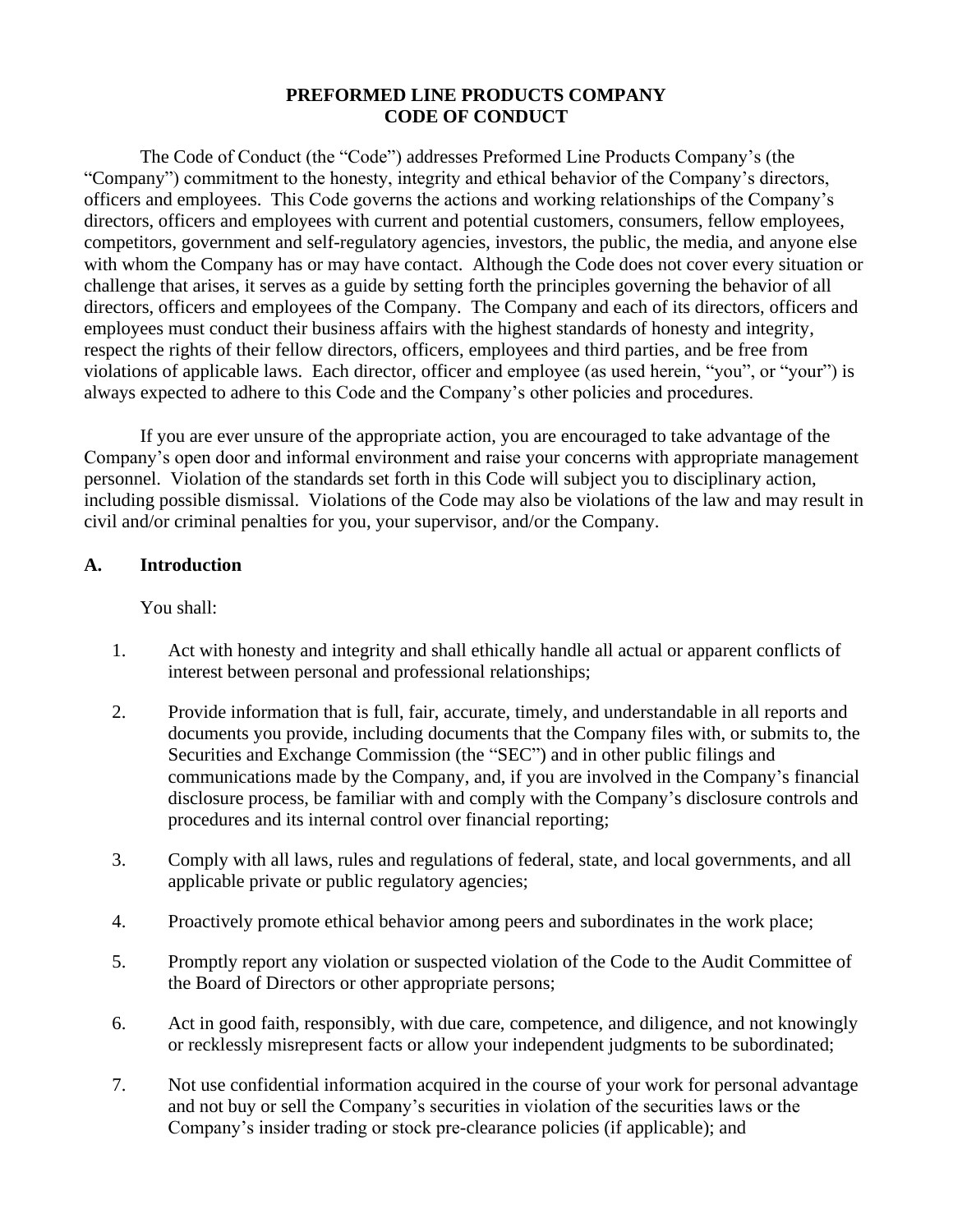8. Act responsibly in your use of and control over the Company's assets and resources.

## **B. Conflicts of Interest**

A "conflict of interest" occurs when your private interest or the interest of a member of your family interferes *or appears to interfere* in any way with the interests of the Company, and/or that makes it difficult for you to perform your work objectively and effectively. Any position or interest, financial or otherwise, which (i) could conflict with your performance as an employee, officer or director of the Company, (ii) affects or could reasonably be expected to affect your independence or judgment concerning transactions between the Company, its customers, suppliers or competitors, (iii) allows you to receive improper personal benefits as a result of your position in the Company or (iv) otherwise reflects negatively on the Company, would be considered a conflict of interest. .

For example, a conflict of interest likely exists if you (i) cause the Company to engage in business transactions with relatives or friends; (ii) use nonpublic, client or vendor information for personal gain by you, relatives or friends (including securities transactions based on or while aware of such information); or (iii) compete, or prepare to compete, with the Company while still employed by the Company or in violation of any other policy.

You may not exploit your position or relationship with the Company for personal gain and must avoid all situations that might lead to a real or apparent conflict between your self-interest and your duties and responsibilities as an employee, officer or director of the Company, including the following specific examples, unless the process set forth below has been followed:

- Personally benefiting from opportunities that are discovered through the use of the Company's property, contacts, information or position;
- Accepting employment or engaging in a business (including consulting or similar arrangements) that may conflict with the performance of your duties or the Company's interest while employed by the Company;
- Soliciting, demanding, accepting or agreeing to accept anything of value (for your personal benefit) from any person in conjunction with the performance of your employment or duties at the Company; and
- Acting on behalf of the Company in any transaction in which you or your immediate family has a significant direct or indirect financial interest.

Further, loans by the Company to, or guarantees by the Company of obligations of, employees or their family members are of special concern and constitute improper personal benefits to the recipients of such loans or guarantees, depending on the facts and circumstances. Loans by the Company to, or guarantees by the Company of obligations of, any director or executive officer are expressly prohibited.

You should immediately report any situation that presents a potential conflict of interest to the Company's General Counsel. If the General Counsel determines that the situation does not present a significant risk to the Company, the General Counsel may approve the activity or transaction. If the activity or transaction involves an executive officer or director of the Company, the General Counsel will refer the matter to the Audit Committee for review and (if it deems appropriate) approval.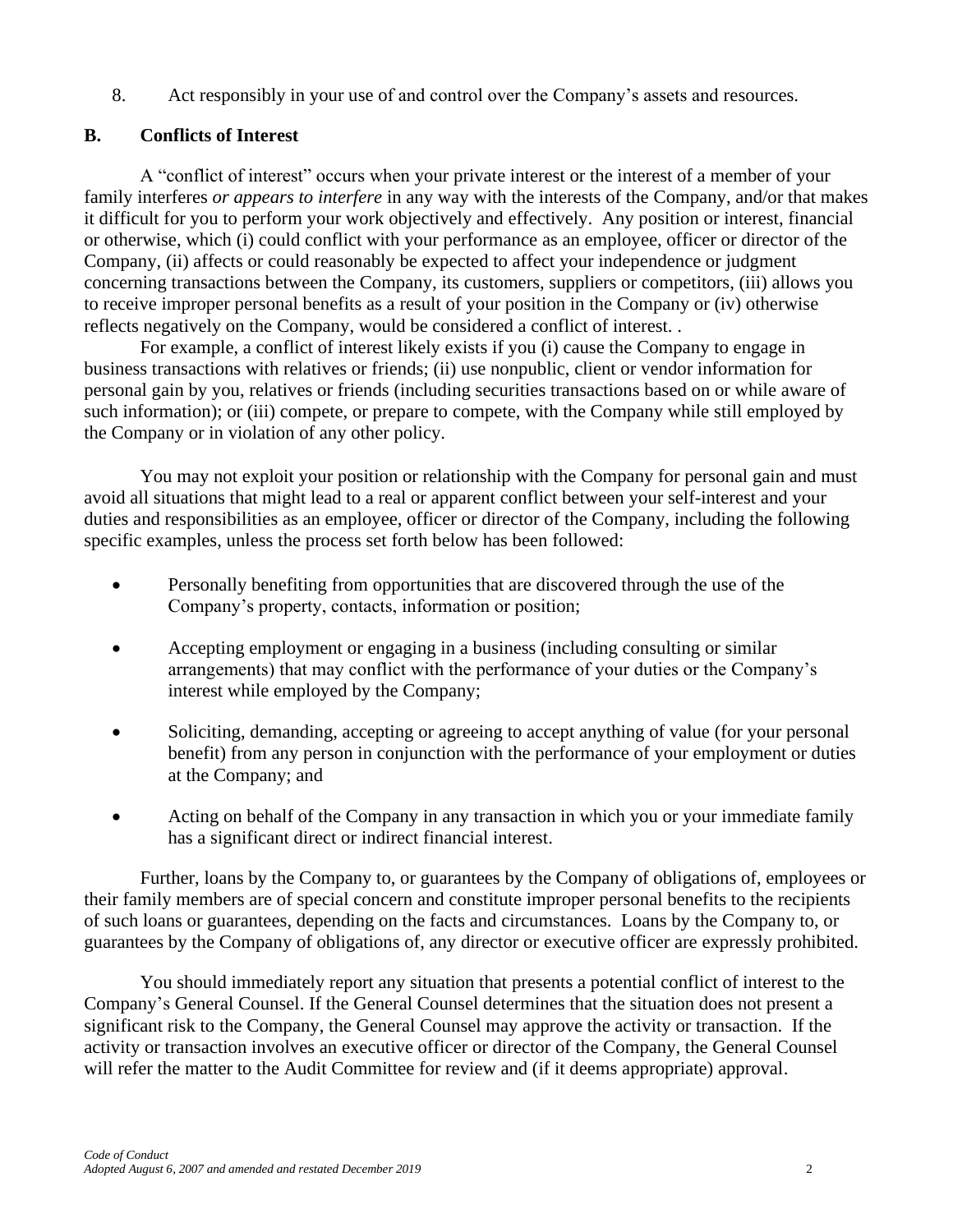# **C. Compliance with Laws, Rules and Regulations**

You must obey and respect all relevant laws, rules and regulations, both in letter and in spirit, in the cities, states and countries in which the Company operates. You are not expected to know the details of every law, rule and regulation, but you are expected to know when you need to seek advice or information from your supervisors, managers, the Company's legal department, or other appropriate persons.

No director, officer or employee may purchase or sell any Company securities while in possession of material non-public information regarding the Company, nor may any director, officer or employee purchase or sell another company's securities while in possession of material non-public information regarding that company. It is against Company policies and illegal for any director, officer or employee to use material non-public information regarding the Company or any other company to:

- Obtain profit for himself or herself; or
- Directly or indirectly "tip" others who might make an investment decision on the basis of that information. (See "Confidential Information" below).

## **D. Gifts/Entertainment**

Personal conflicts of interest must be avoided when making decisions for the Company. If your job requires that you make decisions for the Company (including purchasing any item, including, for example, raw materials, hotel accommodations, and transportation), it is imperative that such decisions are made with the Company's best interest in mind. Building good relationships with our customers and suppliers is important, but you should ensure that you do not inadvertently obligate the Company to an entity. The purpose of business entertainment and gifts in a commercial setting is to create goodwill and sound working relationships, not to gain unfair advantage with customers. You should not accept or solicit any benefit from a supplier, or potential supplier, that may compromise – or appear to compromise – your independent and objective assessment. These benefits may be personal gifts, travel, lodging, services, entertainment, discounts, or anything of value other than nominal value.

Although the Company generally discourages the offering and accepting of gifts, it is understandable that there are certain limited situations in which you may accept a personal benefit from someone with whom you transact business, such as:

- Accepting gifts of reasonable value (not in excess of \$500, absent your supervisor's approval) from any one individual or entity in recognition of commonly recognized events or occasions (*e.g.*, a promotion, new job, wedding, retirement or holiday). Awards in recognition of service and accomplishment may also be accepted without violating these guidelines.
- Accepting something of value if the benefit is available to the general public under the same conditions on which it is available to you.
- Accepting meals, refreshments, travel arrangements and accommodations and entertainment (*e.g.*, golf outings, sporting events or meals) of reasonable value (not in excess of \$500, absent your supervisor's approval) in the course of a meeting or other occasion to conduct business or foster business relations.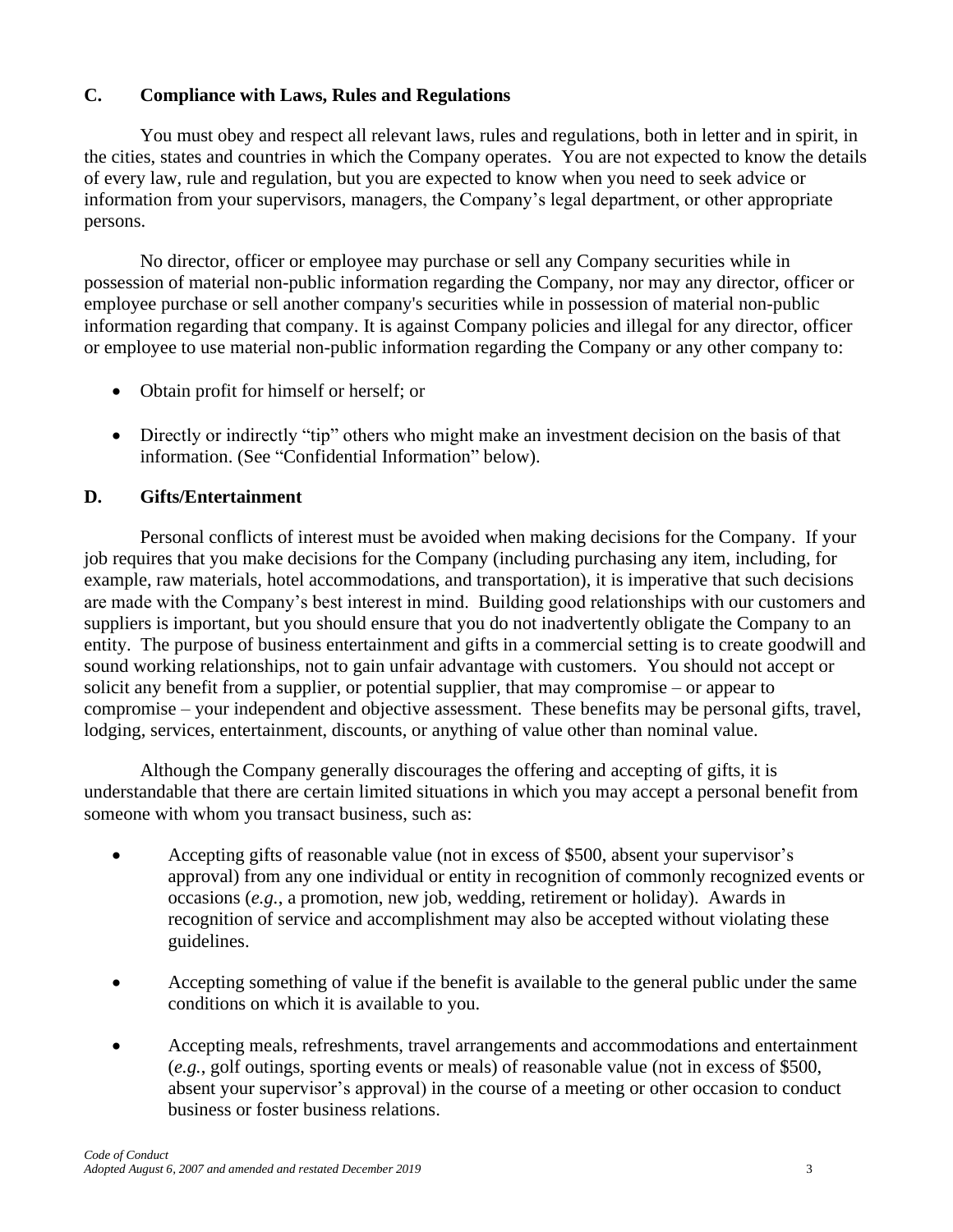These guidelines apply when the gift is to you, your spouse, partner or other family members. Additionally, these are applicable for both gifts received and gifts won. If you receive or win a gift that is at or over these amounts, you must report this to your supervisor and the legal department.

## **E. Confidential Information**

You must maintain the confidentiality of proprietary information entrusted to you by the Company or its customers, suppliers or partners, except where disclosure is expressly authorized or permitted by such party or required by law. Proprietary information includes all non-public information (regardless of the source) that may be useful to competitors or harmful to the Company or its customers, suppliers or partners if disclosed. All non-public information about the Company should be considered confidential and you cannot disclose or use any information for your personal benefit. Additionally, if you are contacted by the media or any government personnel and asked to comment on the Company, you should direct them to an executive officer for a response. For additional information, please review the Company's Policy on Insider Trading, which clarifies the Company's prohibition on using or disclosing nonpublic material information.

# **F. Fair Dealing and Competition**

The Company seeks to outperform our competition, and to obtain advantages through superior performance, not through unethical or illegal business practices. You may not take unfair advantage of anyone, including the Company's customers, suppliers, competitors, employees and anyone else with whom you have contact in the course of performing your job. Further, you may not take advantage of another through manipulation, concealment, abuse of privileged information, misrepresentation of material facts, or any other unfair-dealing practice. Possessing, stealing, using or disclosing proprietary or trade secret information of another party absent written permission is a violation of this Code.

Certain activities with respect to customers, such as below-cost pricing, price discrimination, tying arrangements, exclusive dealing or disparagement of others, may raise serious antitrust issues. The laws governing these interactions with customers and competition are very complex and you are encouraged to speak with the legal department before engaging in any behavior of this nature.

Additionally, the U.S. Foreign Corrupt Practices Act makes it illegal for any company to bribe a foreign official for the purpose of obtaining or retaining business or securing any improper advantage. As such:

- Do not offer or promise to give anything of value to any foreign official. This includes people working for charitable organizations and non-profits.
- Do not give a payment to a third party (*e.g.*, business partner) if you know, or even suspect, that part or all of the payment will end up in a foreign official's hands.
- Be very careful when giving, or offering to give, anything (no matter how small) to a person associated with the government or a state-affiliated entity. This includes cash, cash equivalents, and other things of value, such as information, loans and promises of employment.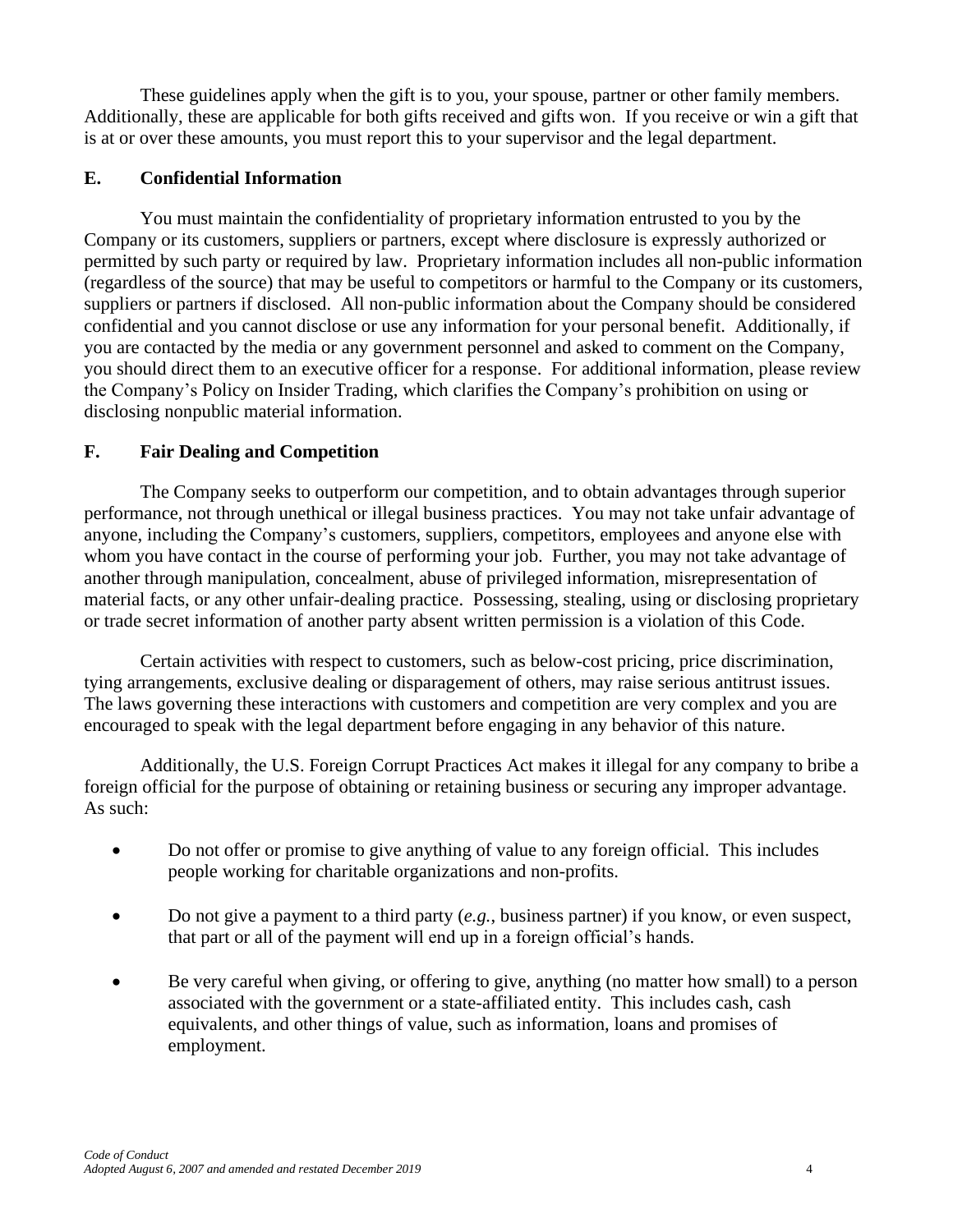## **G. Employment Issues**

The Company strives to provide its employees with a safe and healthy working environment, as the full value of each employee's contribution can best be realized when treating each other with respect, dignity and trust. You have the responsibility to maintain a safe and healthy environment, free from discrimination or harassment based on race, color, religion, sex, national origin or other protected class. For further information, please review the Company's Anti-Harassment Policy.

You must disclose prior to, or at your time of hire, the existence of any employment agreement, non-compete or non-solicitation agreement, confidentiality agreement or similar agreement that in any way restricts or prohibits your performance of any duties or responsibilities with the Company. You should provide copies of such agreements to the Company to permit evaluation of the agreement in light of your position. In no event shall you use any trade secrets, proprietary information or other similar property acquired in the course of your employment with another employer in the performance of your duties for or on behalf of the Company.

### **H. Company Property/Assets**

You must protect the Company's property and assets and ensure their efficient and proper use. Therefore, you must safeguard the Company's property and assets from loss or theft and may not take such property for personal use unless such use has been pre-approved by your supervisor. The Company's property includes confidential information, intellectual property, software, computers, office equipment, and supplies. You must appropriately secure the Company's property within your control to prevent its unauthorized use or theft. Also, you must report any suspected fraud or theft to your supervisor or to the General Counsel.

## **I. Record-keeping, Falsifying Records**

The Company requires honest, accurate and timely recording and reporting of information. You must accurately maintain all of the Company's books, records, accounts and financial statements in reasonable detail, appropriately reflecting the Company's transactions, with prompt disclosure as required by law and Company policies. You must cooperate fully with the Company's accounting and internal audit departments, as well as the Company's independent public accountants and counsel. Mistakes should never be covered up; they should be immediately and fully disclosed to appropriate members of management. Falsification of any Company, client or third-party record is prohibited.

## **J. Reporting of Violations and Wrongdoing; Non-retaliation; Enforcement**

You are encouraged to talk with your managers or other appropriate personnel if you believe there has been an actual or potential violation of this Code. Actions prohibited by this Code involving directors or executive officers must be promptly reported to the Audit Committee (and will be routed to the Audit Committee if reported by other means). Actions prohibited by this Code involving anyone other than a director or executive officer must be promptly reported to your supervisor, your human resources department or the General Counsel.

Keep in mind that any reports will fall under the Company's Whistleblower Policy, which provides protection to persons who, if in good faith, report violations or potential violations of this Code.